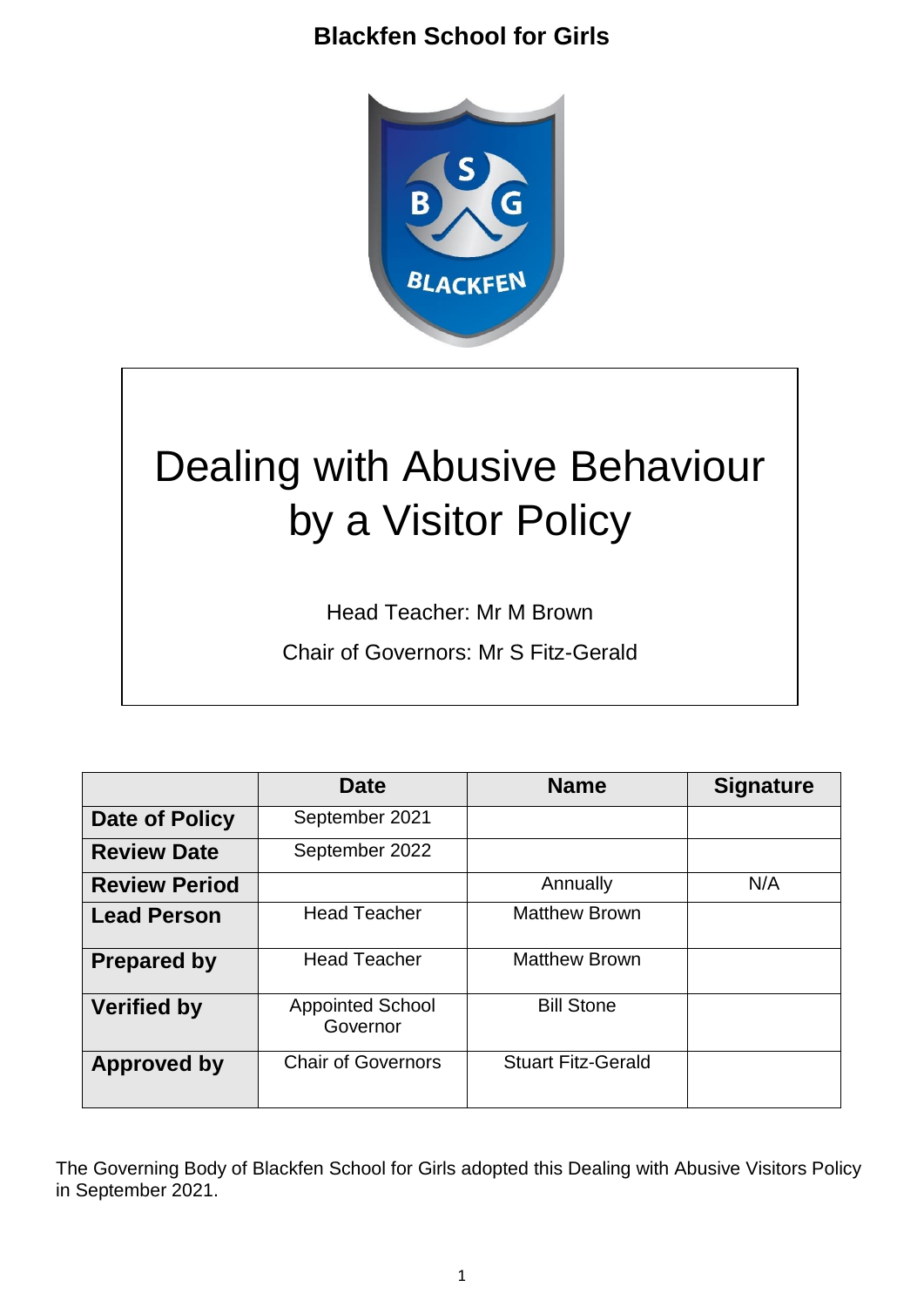## **Rationale**

Most visitors to the school are keen to work with us and are supportive of our work. We know that students benefit from positive relationships between home and school. All members of the school community have the right to work or be in school without fear of aggression or abuse from visitors.

## **What is abuse?**

We consider that aggressive, abusive, insulting or intimidating behaviour or language from a visitor presents a risk to staff or students. Unacceptable behaviour is such that makes a member of staff feel threatened. This can be through face-toface contact, on the telephone or in written communication.

## **Abuse is:**

Any kind of insult as an attempt to demean, embarrass or undermine. Any kind of threat.

Raising of voice to be intimidating.

Physical intimidation e.g. by standing very close to or the use of aggressive hand gestures.

Use of foul or abusive language.

#### **Our responsibility**

As adults we model for students the behaviour we teach and expect.

Before replying to or calling a parent/carer check SIMS where there may be a message about who to or not to contact.

If you are in any doubt contact the relevant Student Support Officer or Assistant Head Teachers (Personal Development, Behaviour and Welfare or Deputy Head Teacher (Personal Development, Behaviour and Welfare).

It is the responsibility of the member of staff and the line manager to report any incident in line with school procedures as outlined in the health and safety policy (extract below).

## **Blackfen School for Girls – Health & Safety Policy**

## **1.5 Accidents and Incidents**

1. All accidents/incidents and medical emergencies are recorded using Bexley's accident/incident system.

2.The numbered accident/incident sheets will be completed by the designated person in the office and passed for investigation and review to the Business Manager who will establish the underlying cause of the accident and ensure action is taken to prevent a recurrence. The form will be copied, and the copy kept in the Business Managers office under lock, with the original being recorded on Bexley's system by the Health & Safety team.

3.Serious accidents/incidents are reported immediately to the Business Manager. In addition, an abusive incidents report form should be completed (Appendix 1).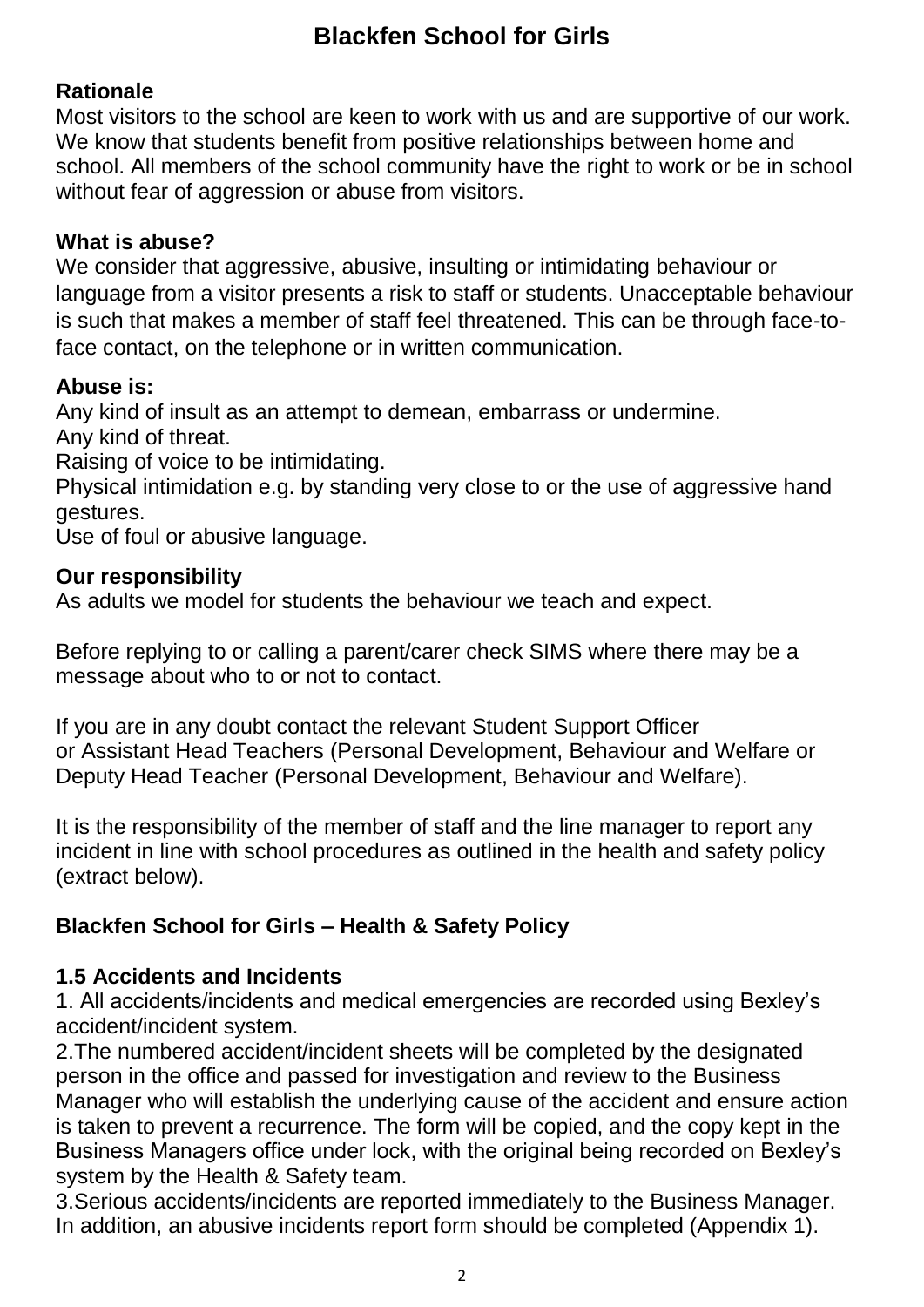#### **Procedures Dealing with abuse - In person**

Advice: Always have someone with you if you feel there may be an issue. Aim to remain calm.

If you are feeling threatened or if you are intimidated:

Warning:

"If you continue to speak to me in this manner, I will stop the meeting and ask you to leave."

If the warning is not heeded:

"I am unable to continue with this meeting at this time. I am requesting that you leave the premises."

Write down what was said. Inform your line manager. Complete an abusive incidents form.

Line manager to provide support for member of staff and to respond. Line manager must inform LT line manager.

## **Dealing with abuse - On the phone**

Advice: Aim to remain calm.

If you are feeling threatened or if you are intimidated:

Warning:

"If you continue to speak to me in this manner, I will finish the call."

If the warning is not heeded:

"I am unable to continue with this call at this time. I am now putting the phone down."

Inform the school reception. Write down what was said. Inform your line manager. Complete an abusive incidents form.

Line manager to provide support for member of staff and to respond. Line manager must inform LT line manager.

## **Dealing with abuse - By email or in a letter**

Advice: Aim to remain calm. Do not respond immediately.

If you are feeling threatened or if you are intimidated:

Copy the email or letter and pass to your line manager. Complete an abusive incidents form.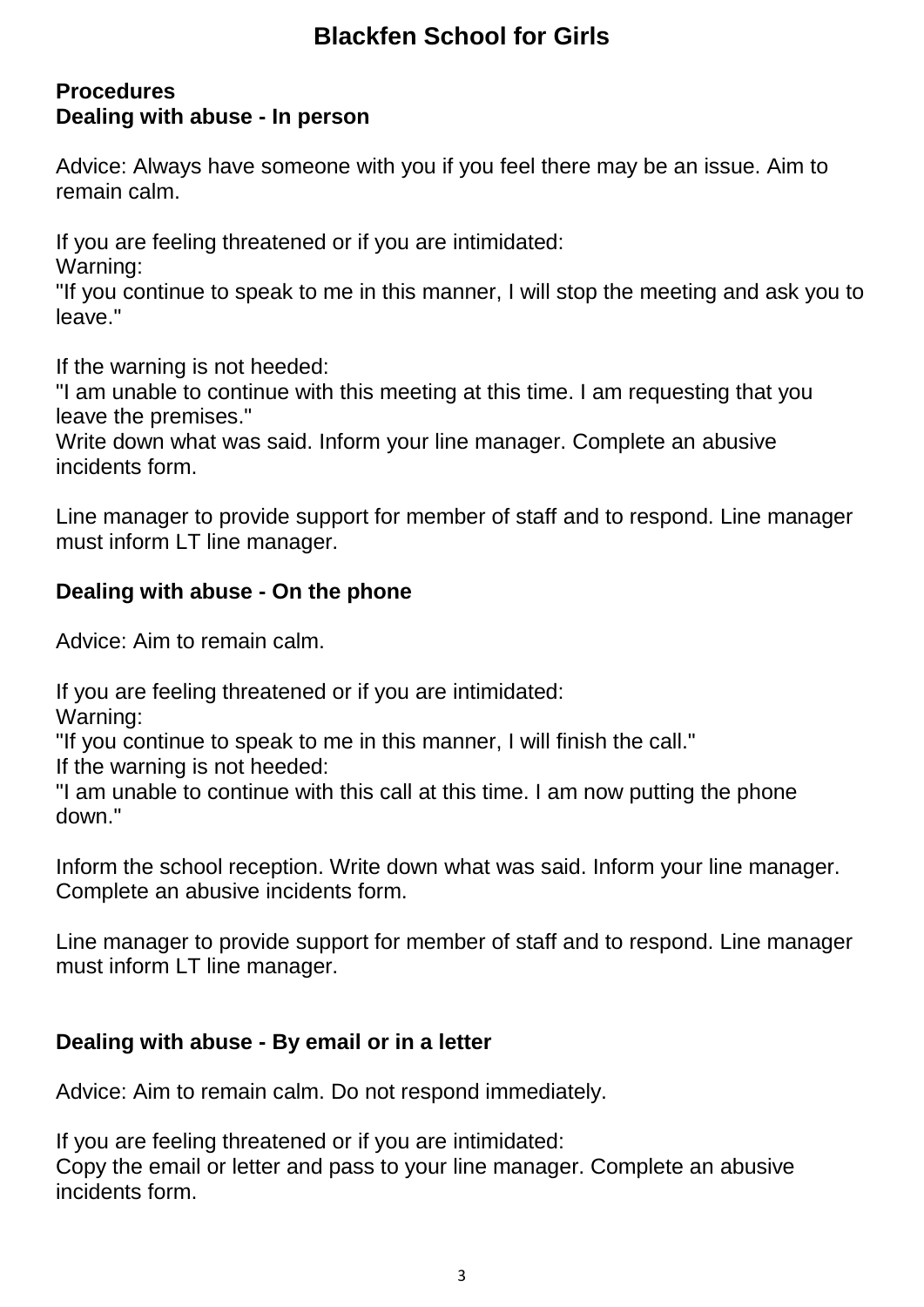Line manager to provide support for member of staff and to respond. Line manager must inform LT line manager.

Line manager to send an email response or letter response within 48 hours.

"Thank you for your letter/email. Due to the nature of the letter/email the matter has been referred to me/a.n. other......... who will be responding."

#### **Support for the member of staff**

Any support should be provided immediately. Any support provided by line manager or other staff must be documented.

The member of staff should be provided with the details of the EAP – free confidential counselling - service.

The member of staff should be supported to contact the police, if this is deemed necessary, to record the abuse and to get a crime reference number.

Further follow up meetings must be held with the member of staff as continuing support.

The EAP contact details are by phone: 0808 168 2143

Or visit: [www.carefirst-lifestyle.co.uk](http://www.carefirst-lifestyle.co.uk/)